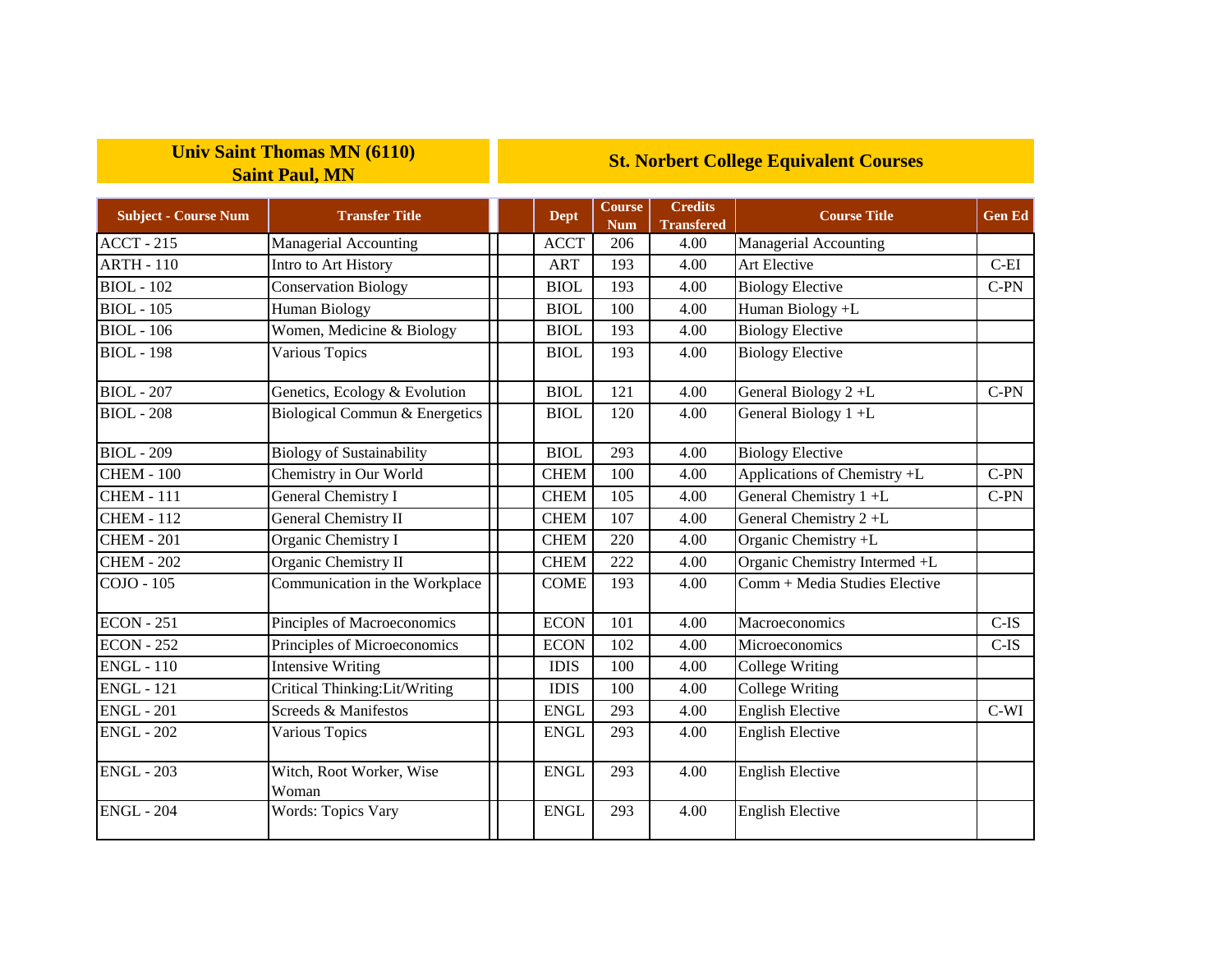| <b>FREN</b> - 111 | <b>Elementary French I</b>           | <b>FREN</b> | 101 | 4.00 | <b>Elementary French 1</b>      |         |
|-------------------|--------------------------------------|-------------|-----|------|---------------------------------|---------|
| <b>FREN</b> - 211 | Intermediate French I                | <b>FREN</b> | 203 | 4.00 | Intermediate French 1           | $C-SL$  |
| $GEOG - 111$      | Human Geography                      | <b>GEOG</b> | 193 | 4.00 | Geography Elective              | $C$ -IS |
| <b>GEOG</b> - 113 | World Geography                      | <b>GEOG</b> | 140 | 4.00 | World Regional Geography        | $C-BB$  |
| <b>HIST - 113</b> | Early Amer/Global Perspective        | <b>HIST</b> | 114 | 4.00 | History of the United States 1  | $C-DD$  |
| <b>HIST - 114</b> | Modern US in Global Perspctive       | <b>HIST</b> | 193 | 4.00 | <b>History Elective</b>         |         |
| <b>HIST - 115</b> | The World Since 1900                 | <b>HIST</b> | 193 | 4.00 | <b>History Elective</b>         | $C-WT$  |
| <b>IDTH - 220</b> | Statistics 1                         | <b>SSCI</b> | 224 | 4.00 | <b>Basic Statistics</b>         | $C-QR$  |
| <b>MATH - 101</b> | <b>Finite Mathematics</b>            | <b>MATH</b> | 115 | 4.00 | <b>Pre-Calculus Mathematics</b> |         |
| <b>MATH - 111</b> | Calculus for Bus/Soc Sci             | <b>MATH</b> | 124 | 4.00 | <b>Survey of Calculus</b>       | $C-QR$  |
| <b>MATH - 113</b> | Calculus I                           | <b>MATH</b> | 131 | 4.00 | Calculus + Analytic Geometry 1  | $C-QR$  |
| <b>MATH - 114</b> | Calculus II                          | <b>MATH</b> | 132 | 4.00 | Calculus + Analytic Geometry 2  | $C-QR$  |
| <b>MATH - 121</b> | <b>Structures of Elementary Math</b> | <b>MATH</b> | 212 | 4.00 | Math Applicatns Upper Elem/Mid  |         |
| <b>MGMT - 305</b> | Mgmt & Organizational Behavior       | <b>BUAD</b> | 230 | 4.00 | Foundations of Management       |         |
| <b>MUSC - 001</b> | <b>Student Convocation Hour</b>      |             |     |      | Not Transferable                |         |
| <b>MUSC - 113</b> | Music Theory and Aural Skills        |             |     |      | Not Transferable                |         |
| <b>MUSC - 115</b> | Understanding Music + Cult           | <b>MUSI</b> | 193 | 4.00 | Music Elective                  |         |
| <b>MUSC - 140</b> | Music Media                          | <b>MUSI</b> | 193 | 2.00 | Music Elective                  |         |
| <b>MUSC - 173</b> | <b>Guitar Ensemble</b>               |             |     |      | Not Transferable                |         |
| <b>MUSC - 216</b> | Jazz in America                      | <b>MUSI</b> | 293 | 4.00 | Music Elective                  |         |
| <b>MUSP - 131</b> | Piano: 50 min lesson                 | <b>MUSI</b> | 052 | 4.00 | Piano                           |         |
| <b>PHIL - 115</b> | Philosophy of Human Person           | PHIL        | 120 | 4.00 | Phil Foundtions Human Nature    | $C-PF$  |
| <b>PHIL-214</b>   | <b>Introductory Ethics</b>           | <b>PHIL</b> | 293 | 4.00 | Philosophy Elective             |         |
| <b>PHYS - 104</b> | Astronomy                            | <b>PHYS</b> | 141 | 4.00 | Astronomy +L                    | $C-PN$  |
| <b>PSYC</b> - 111 | <b>General Psychology</b>            | <b>PSYC</b> | 100 | 4.00 | General Psychology              | $C-IS$  |
| <b>PSYC</b> - 121 | Social Psychology                    | <b>PSYC</b> | 321 | 4.00 | Social Psychology               |         |
| <b>SOCI</b> - 100 | Intro to Sociology                   | <b>SOCI</b> | 100 | 4.00 | Introduction to Sociology       | $C$ -IS |
| <b>SPAN - 111</b> | <b>Elementary Spanish I</b>          | <b>SPAN</b> | 101 | 4.00 | <b>Elementary Spanish 1</b>     |         |
| <b>SPAN - 112</b> | <b>Elementary Spanish II</b>         | <b>SPAN</b> | 102 | 4.00 | <b>Elementary Spanish 2</b>     | $C-SL$  |
| <b>SPAN - 211</b> | <b>Intermediate Spanish</b>          | <b>SPAN</b> | 203 | 4.00 | Intermediate Spanish 1          | $C-SL$  |
| <b>SPAN - 212</b> | Intermediate Spanish II              | <b>SPAN</b> | 204 | 4.00 | Intermediate Spanish 2          | $C-SL$  |